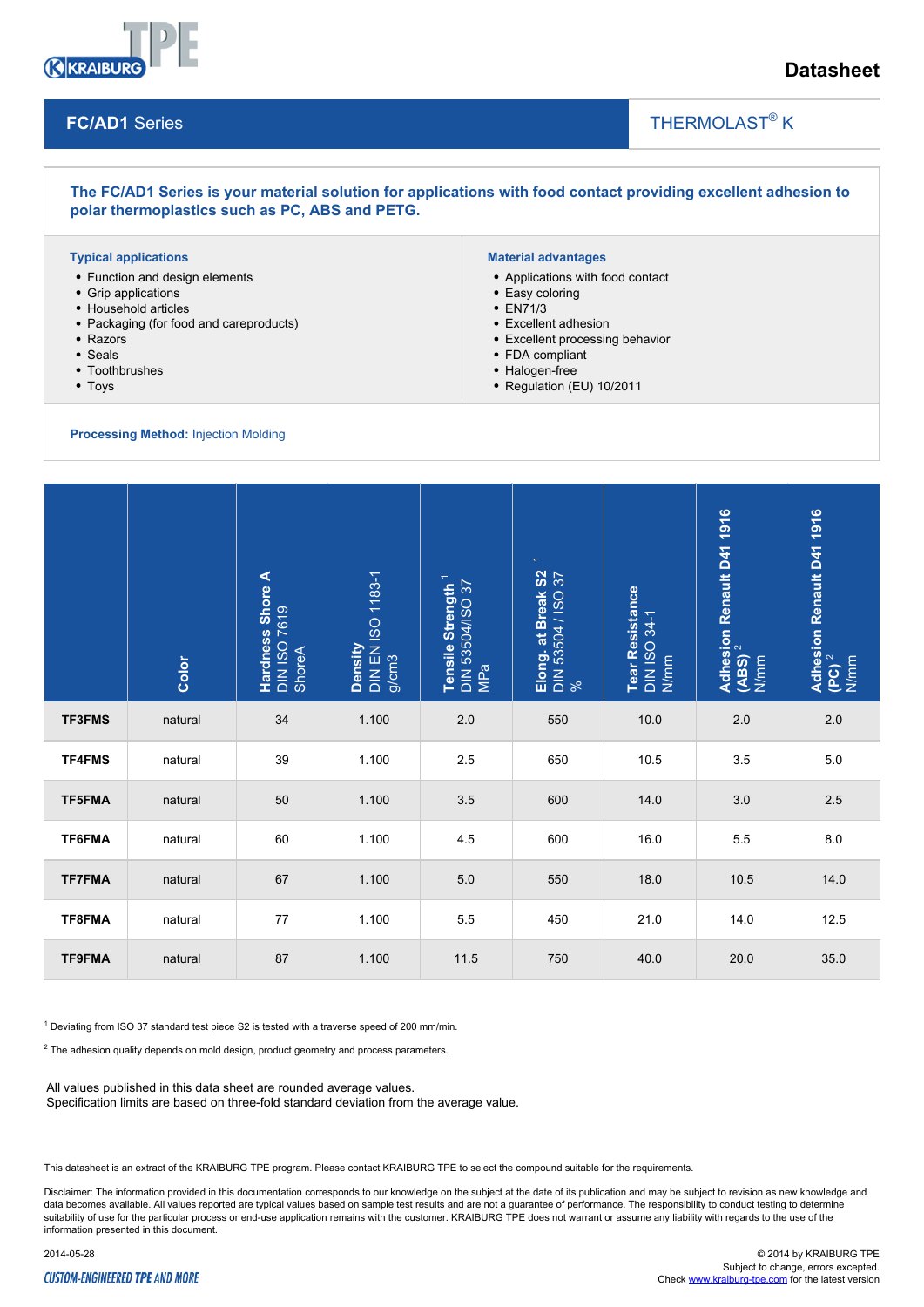

## **FC/AD1** Series

THERMOLAST<sup>®</sup> K

 $\overline{\phantom{a}}$ 

## **Description peel test**

# Peel test according to "Renault D41 1916" standard



The peel force is measured by

a tensile testing machine in N/mm, in relation to the peel path. Test piece dimensions: Thermoplastic part: 130 x 22 x 2 mm, TPE part: 130 x 20 x 2 mm.

This datasheet is an extract of the KRAIBURG TPE program. Please contact KRAIBURG TPE to select the compound suitable for the requirements.

Disclaimer: The information provided in this documentation corresponds to our knowledge on the subject at the date of its publication and may be subject to revision as new knowledge and data becomes available. All values reported are typical values based on sample test results and are not a guarantee of performance. The responsibility to conduct testing to determine suitability of use for the particular process or end-use application remains with the customer. KRAIBURG TPE does not warrant or assume any liability with regards to the use of the information presented in this document.